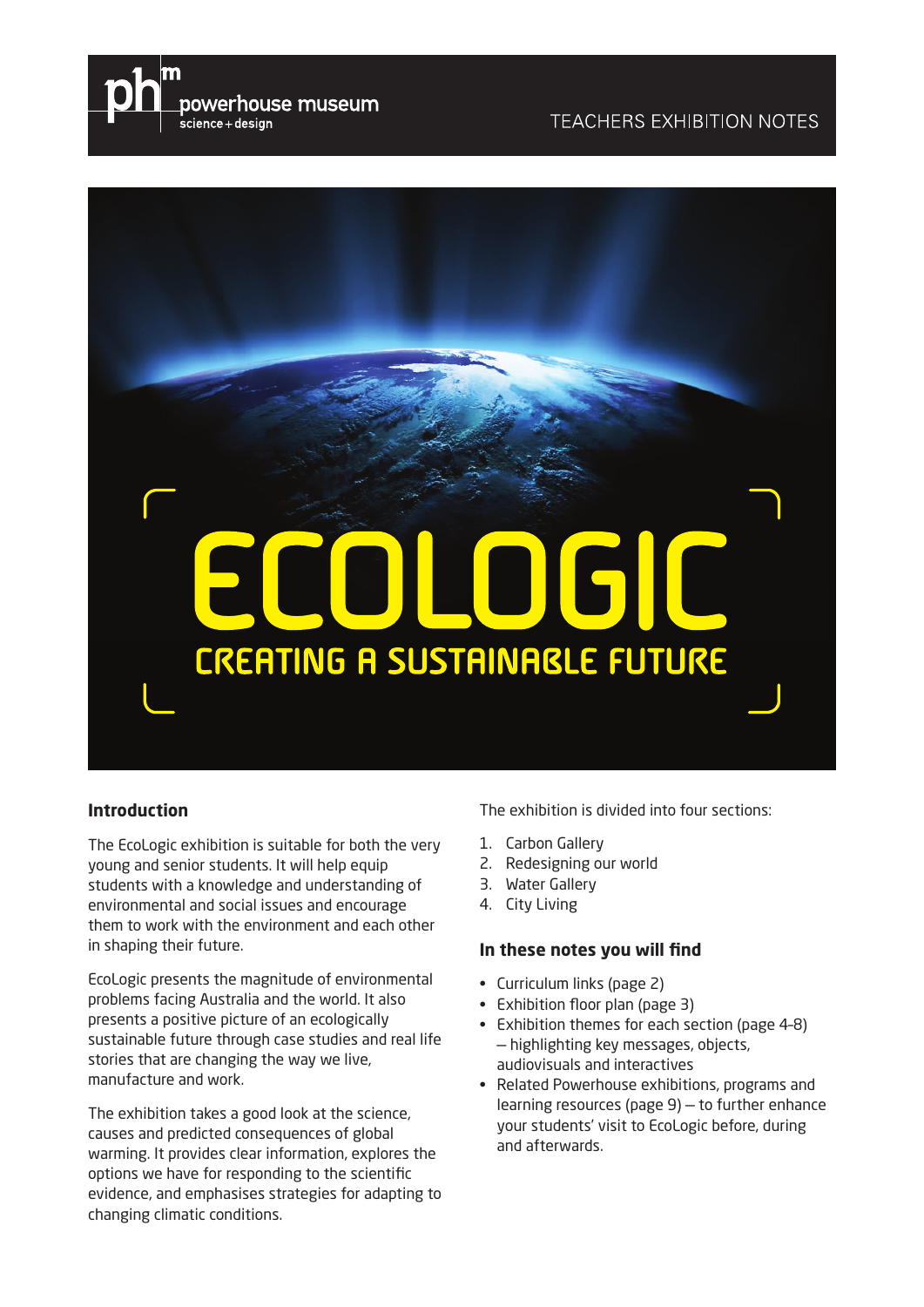

# **Curriculum links**

EcoLogic provides an integrated, interactive, contextual and multimedia environment that encourages reflection, enguiry, experiential and collaborative learning. Both issues on climate change and water presented in the new EcoLogic exhibition provide the perfect context in support of students' learning in this area. The exhibition and its resources support education for sustainability in helping students:-

- 1. assess competing viewpoints, values and interests;
- 2. manage uncertainty and risk
- 3. make connections between seemingly unrelated concepts, ideas and outcomes;
- 4. test evidence and propose creative solutions that lead to improved sustainability (Sustainability Curriculum Framework, pp. 4 & 5, Department of the Environment, Water, Heritage and the Arts, 2010)

### **Primary curriculum links**

EcoLogic has a cross-curricular focus and is highly relevant for primary school students. All strands of the Science and Technology syllabus are featured. Ecologically sustainable lifestyles are a major focus of the Environmental strand of the HSIE syllabus.

### **Secondary curriculum links**

EcoLogic meets the Stages 4&5 Science syllabus objective that students will develop knowledge and understanding of the implications of science for society and the environment.

The exhibition supports Stages 4&5 Geography that students develop a knowledge and understanding about how people and communities modify, and are affected by, the natural environment.

For Stages 4&5 Design and Technology, it supports the objective of developing a knowledge and understanding about the impact of technology on the environment.

The exhibition also supports Stage 6 subjects of Geography, Earth and Environmental Science, Senior Science, Design and Technology and Society and Culture.

### **Environmental Education Policy**

In 2001 the Department of Education and Training released its Environmental education policy for schools, which is mandatory for all government schools from Kindergarten to Year 12.

*EcoLogic* endeavours to satisfy the aim of the policy, which is 'to foster students' understanding of the environment as an integrated system, and to develop attitudes and skills which are conducive to the achievement of ecological sustainable development.'

A visit to *EcoLogic* meets the curriculum objectives of the policy. Students will develop:

- knowledge and understanding about
	- the nature and function of ecosystems and how they are interrelated
	- the impact of people on environments
	- the role of community, politics and market forces in environmental decision-making
	- the principles of ecologically sustainable development
- $\cdot$  skills in
	- applying technical expertise within an environmental context
	- identifying and assessing environmental problems
	- communicating environmental problems
	- resolving environmental problems
	- adopting behaviours and practices that protect the environment
	- evaluating the success of their actions
	- a respect for life on Earth
	- an appreciation of cultural heritage
	- a commitment to act for the environment by supporting long-term solutions to environmental problems

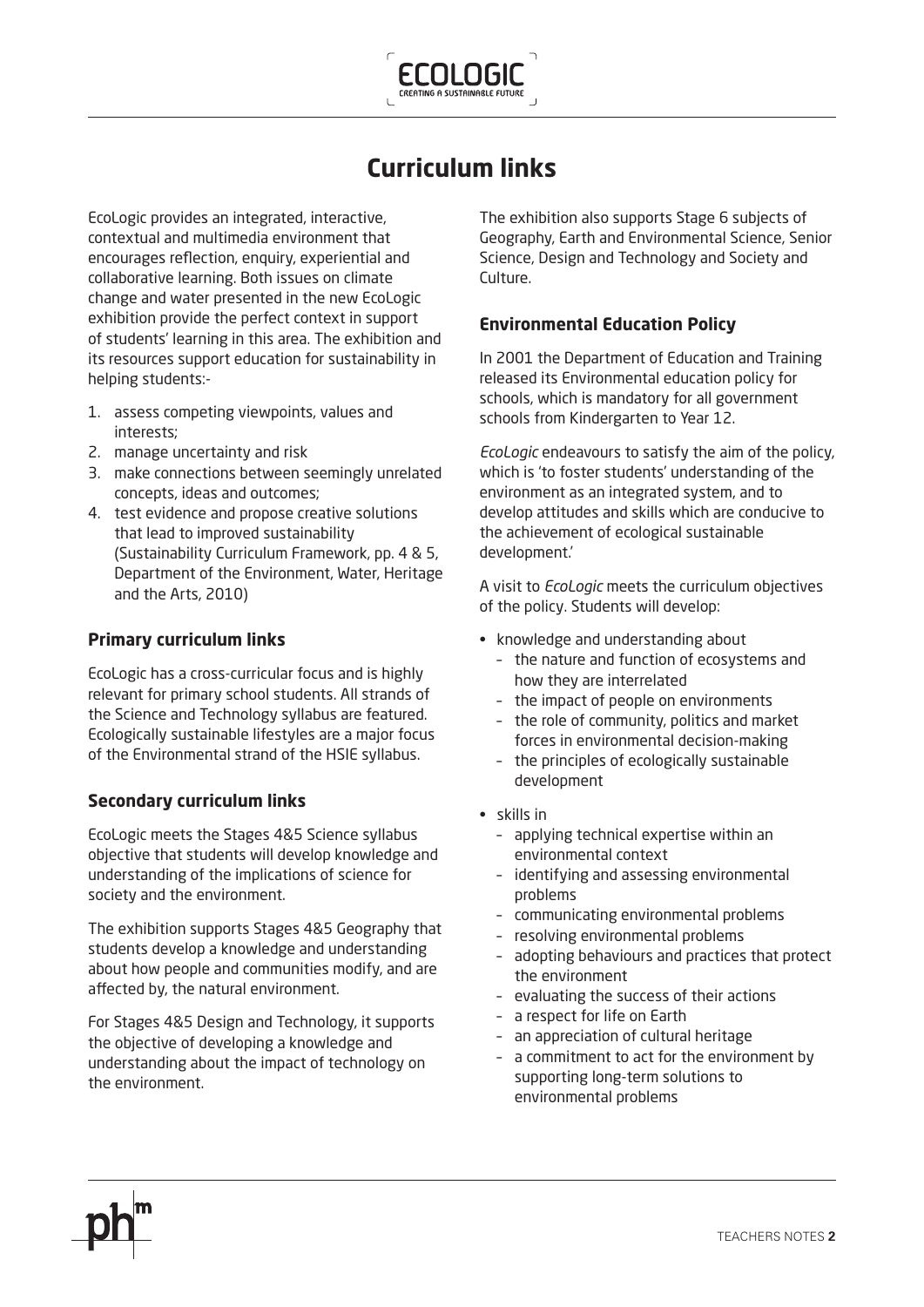

# **Exhibition floor plan**

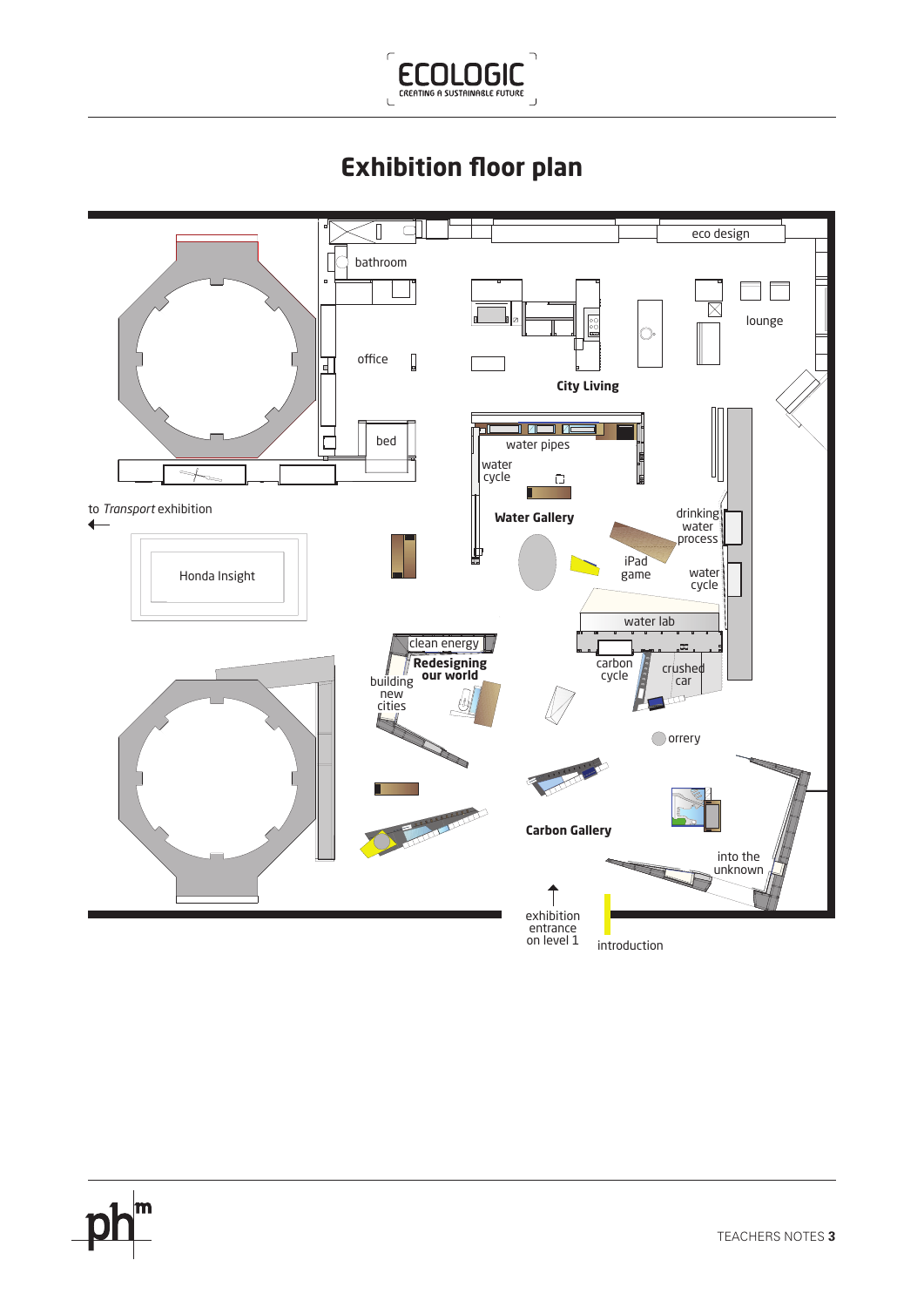

# **Carbon Gallery**

# **GLOBAL WARMING A BIG ISSUE**

The world's climate scientists agree that the Earth is getting hotter and that it will affect the way we live. Systems that supply our food, water, clothing and shelter are changing and we will all have to adapt. There is strong evidence that we are altering the climate by burning coal, oil and gas. Although it's hard to believe, the risks are too great to ignore. How will you respond?

**THE EARTH'S CLIMATE CHANGES NATURALLY. IT DEPENDS ON THE AMOUNT OF ENERGY THAT FLOWS FROM THE SUN TO EARTH, THEN BACK OUT INTO SPACE. ANYTHING THAT INTERFERES WITH THAT FLOW OF ENERGY CHANGES THE CLIMATE.** 

When light and heat from the Sun reaches Earth it is absorbed by the land and ocean, captured and stored by plants, converted to other forms of energy like wind or waves, or radiated back into space. The Sun's energy drives a system of biological, chemical and physical reactions that, together, make up the climate. Change is constant.

### **Eco fact**

The average Australian's lifestyle emits about 20 tonnes of greenhouse gases per year.

#### **Key messages**

- Climate change is real, has happened before and will happen again. Only those plants and animals that can adapt will survive.
- Earth's climate changes naturally as a result of the planet's wobbly orbit, volcanic activity and impacts by meteorites.
- Carbon dioxide levels in the atmosphere are higher now than they have been for 800,000 years and they're rising rapidly.
- 251 million years ago carbon dioxide levels were 5 times higher than they are now (due to volcanic activity). At that time 85% of life on earth died.
- Carbon dioxide in the atmosphere acts like a blanket and traps heat.
- Scientists have known about global warming for more than a century.
- There's evidence that all the extra carbon is coming from fossil fuels.
- Energy is used to manufacture everything.

#### **Visuals**

٦

 $\overline{\mathsf{r}}$ 

- Carbon dioxide timeline.
- Sunspots graphic.

#### **Key objects**

Lava from Mt Vesuvius and Auvergne in France, Meteorite fragments, Trilobite and ammonite fossils (touchable), coral slice, stalactites, tree section (touchable), carbon cycle model, crushed car





 $\cup$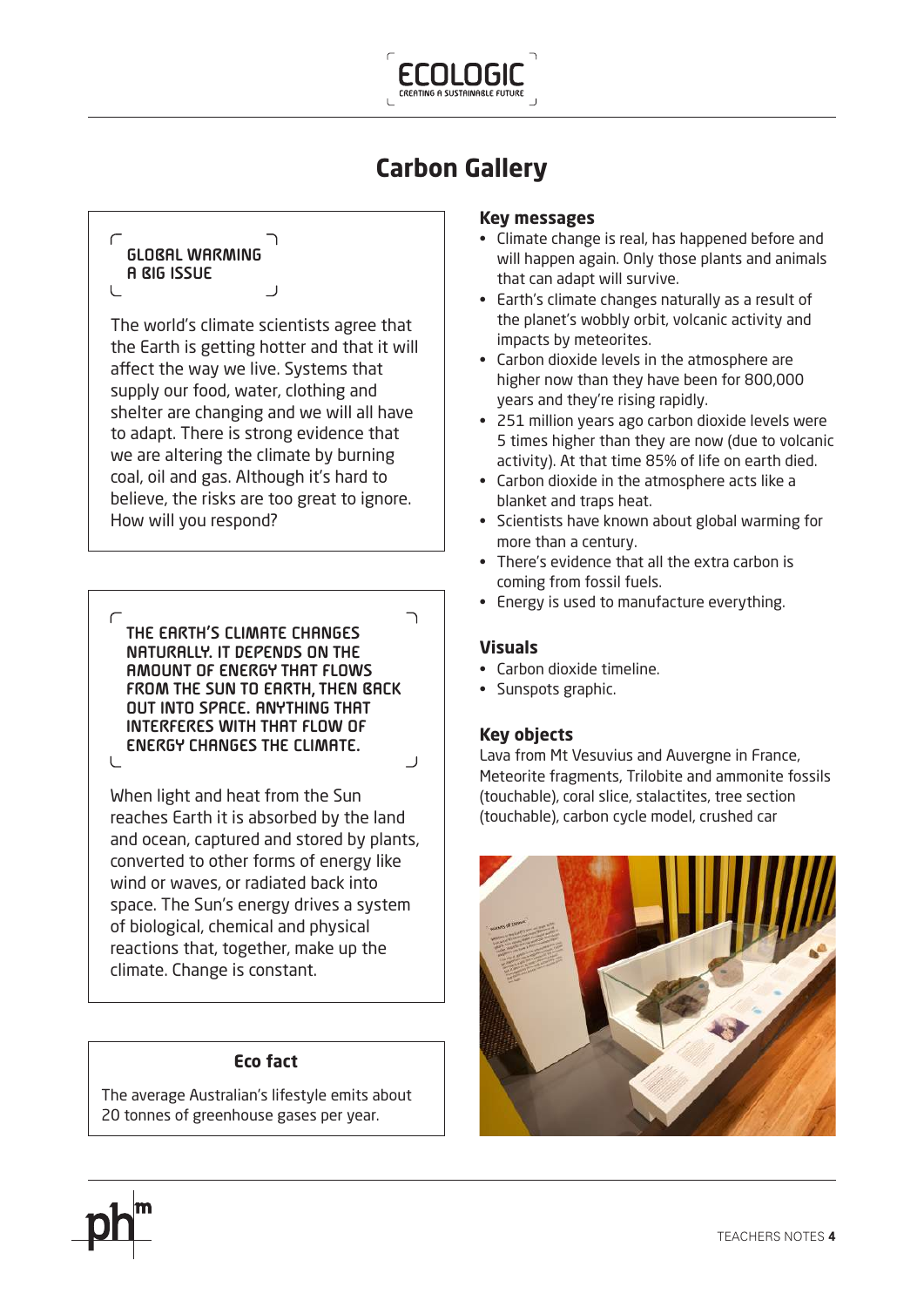

# **Carbon Gallery**

# **INTO THE UNKNOWN**

The calm climatic conditions of the last 10000 years have allowed agriculture and civilisation to flourish. But life will be less predictable if we let global warming continue. Somewhere in the climate system are tipping points that could unleash runaway climate change. Climate scientists think we'll pass those points if the average global temperature rises more than 3°C.

### **Key messages**

- Temperatures will rise.
- Oceans will become more acidic, making life hard for animals with shells.
- $\bullet$  Sea levels will rise.
- Weather will become more extreme.

### **Audiovisuals and graphics**

- A wall-sized projection of the Great Ocean Conveyor shows how an ocean current carries heat from the Equatorial regions to warm the coast of Europe. It demonstrates how oceans affect the climates of distant regions.
- Photos of polar sea ice show how the area has diminished over time.
- An ocean food web demonstrates how the oceans will become more acidic as a result of dissolved carbon dioxide. Shellfish can't build shells in acidic water so they die out.

#### **Eco fact**

Oceans will become more acidic, making life hard for animals with shells.

#### **Key objects**

- A model of Circular Quay under water demonstrates just what a 3°C temperature rise would mean. Oceans expand as they heat, causing sea level rises.
- A model of an Argofloat shows the equipment CSIRO uses to measure temperature and salinity of the world's oceans.
- Seashells (abalones, scallops, oysters, mussels) coral and food web

### **Interactives**

- An interactive map allows visitors to discover how rainfall and temperatures have changed in Australia over the last century.
- A slide show streams images of wild weather posted by members of the public to the Museum's Flickr website. As the planet heats, there is more heat energy in the atmosphere and ocean. This increases the amount of water in the atmosphere and the strength of waves and wind.



Deploying a robotic Argo ocean profiling float - Alicia Navidad,  $CSIRO$ 

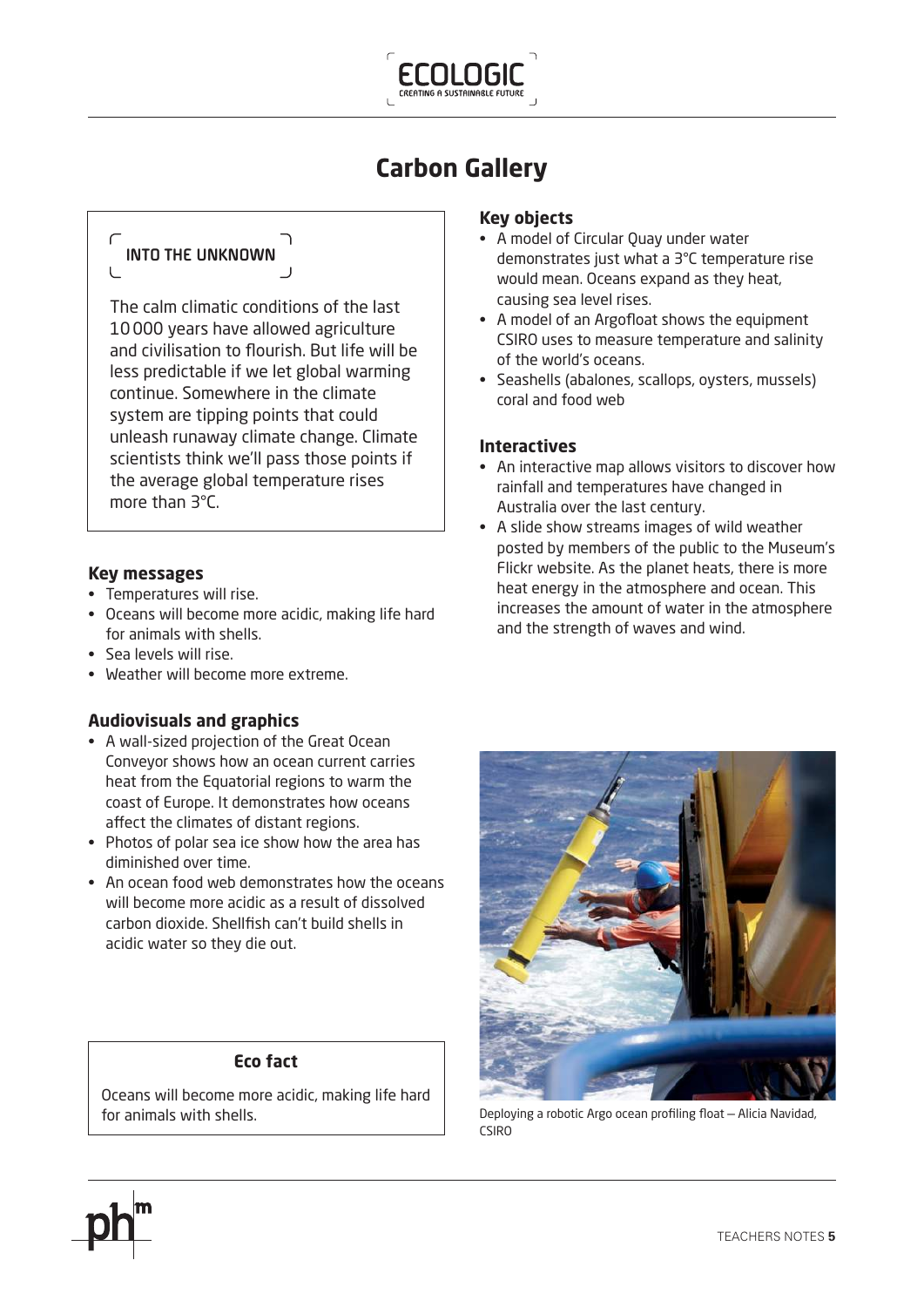

# **Redesigning our world**

# **REDESIGNING OUR WORLD**

We can adapt to new conditions and prevent the extremes of global warming. In many cases this will mean being open to completely new ways of solving problems, but enormous opportunities are available to those who can rise to the challenge. Creativity, innovation, awareness of systems and personal behaviour change will all be essential.

Social and economic structures that make our communities more resilient will help us all to deal with change.

Redesigning our world showcases people and companies who are changing the way we do things. Sydney Food Connect is changing the way food is grown and distributed, the town of Bundanoon no longer sells bottled water, architects are designing energy efficient buildings and scientists are developing new ways to capture energy.

#### **Key messages**

- The changes will improve our lives.
- There are multiple facets involved in design for sustainability.
- Our food choices are the biggest personal activities that affect the planet.
- Economists have found ways to put a price on carbon to reduce carbon emissions.

#### **Eco fact**

Bottling water gives off 1,000 times more greenhouse gases than pumping water to your tap.

#### **Audiovisuals:**

• An animation explains how carbon trading works. Whether it's in the field of finance, management, energy systems, product design or construction there are changes that can be made.

#### **Visuals**

- Large graphic of the carbon and water footprint of various foods.
- Sydney Food Connect graphic diagram.
- Large graphic showing greenhouse gas emissions. Can you keep your emissions below 10 tonnes a year?

#### **Key objects**

Camelback water bottle wall *(below)*, water bubbler, wind turbine models, wave turbine model, solar cells, architectural models of the Pixel building, Workplace<sup>6</sup>, a Gabriel Poole home, and a DomeShell home.

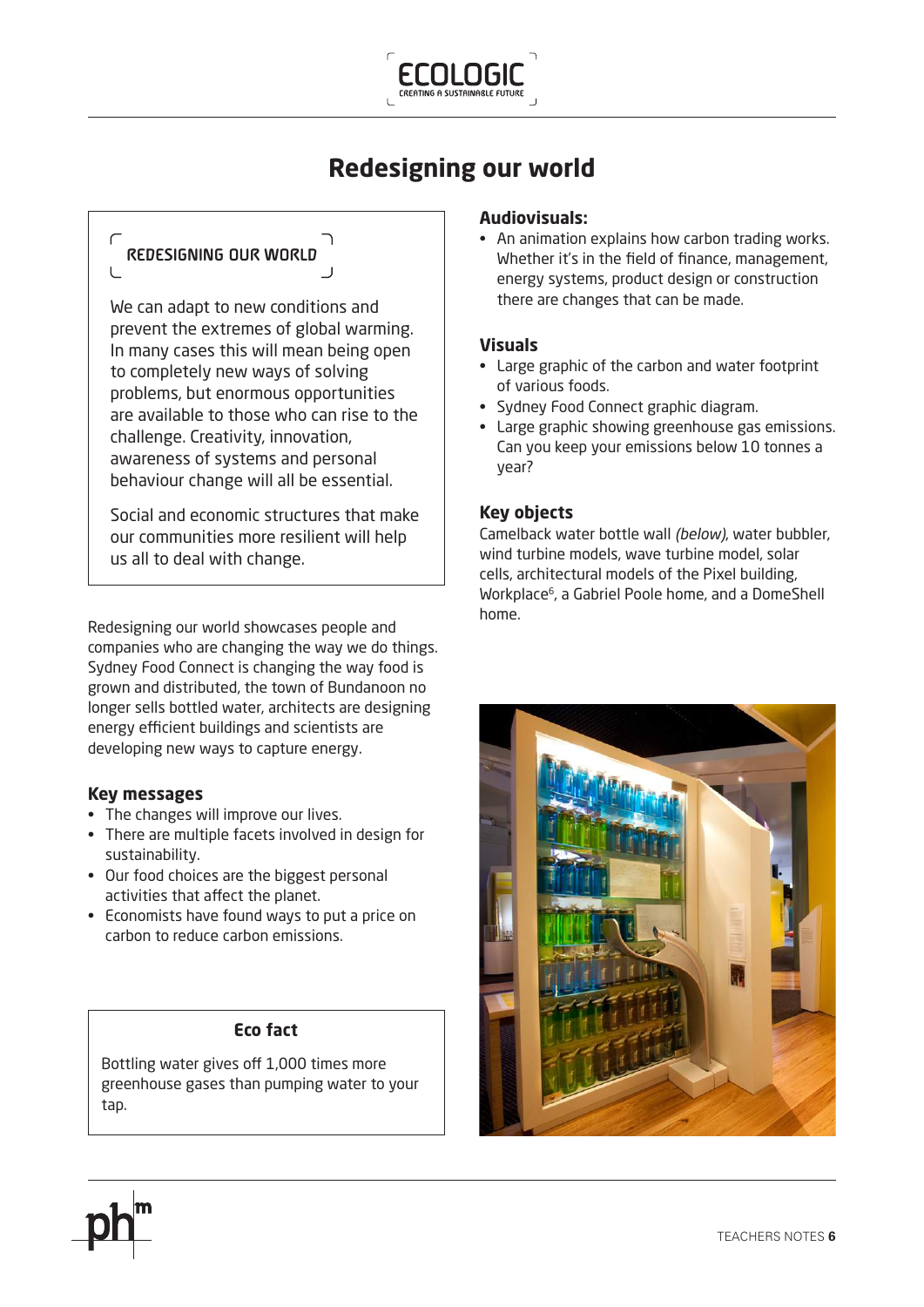

# **Water Gallery**

 $\overline{\phantom{0}}$ 

#### **CLIMATE CHANGE AND GROWING POPULATION WILL PUT PRESSURE ON WATER SYSTEMS EVERYWHERE.**   $\overline{1}$

In Sydney supplying 4.3 million people with fresh water, and carrying away their wastes, is already a complex task. In a warming world we'll rely more on a variety of water sources, including dams, desalination and recycled wastewater. No matter where it comes from, it's up to us all to make the most of every drop.

### **Key messages:**

- We use water to make almost everything.
- Sydney has a complex system for delivering water and removing wastes.
- The system grew in response to drought and population growth. These factors will continue to be the drivers of change.
- Efficient use of water makes the resource go further.
- Water for drinking needs to be cleaned, no matter what the source.
- Sydney's drinking water comes from two sources: dams and desalination.
- Water recycled from wastewater is a valuable source of non-drinking water.

#### **Visuals**

- Large graphic shows how the managed water cycle works.
- Graphic panel explains how natural processes are harnessed to clean up waste water.
- Graphic of the water cycle in nature.
- Drinking water graphic panel.
- Vertical garden projection.

#### **Interactives**

*Water lab*

- Visitors can use a water testing lab to discover how water health is monitored.
- Insects, pH and bacterial indicators are all examined.

#### *WaterWorx*

• An iPad interactive challenges people to test their own skill at managing the water system: coping with variables such as leaks, droughts, bushfires and pollution.

#### **Key objects:**

Timber pipe from the Tank Stream, timber and iron pipe, ceramic pipe, recycled water tap, sand and charcoal filter, desalination filter.



## **Eco fact**

Each of us in Sydney uses 309 litres of water a day (down from 506 litres per day in 1991. Bottled water makes no sense economically or ecologically in Sydney.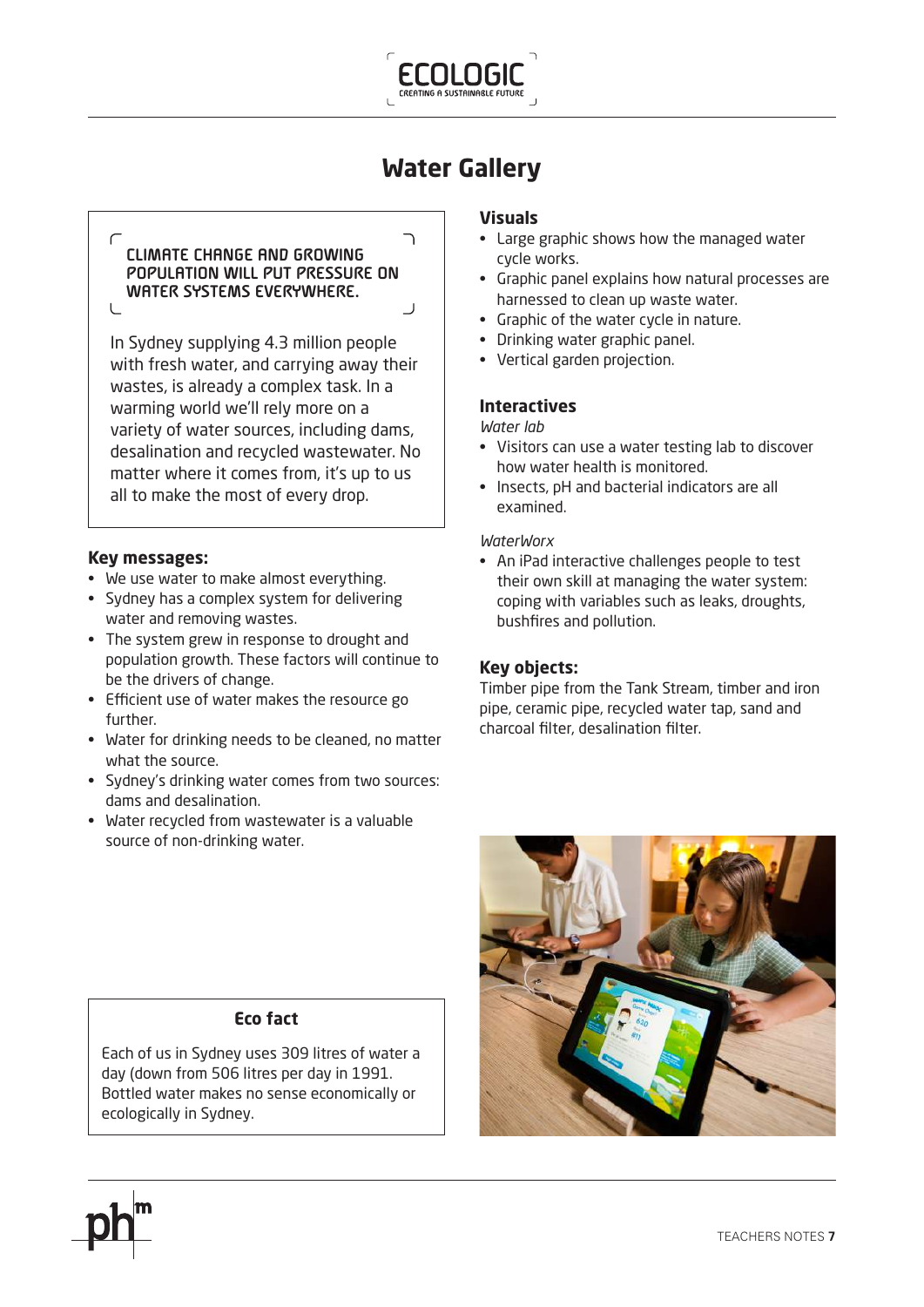

# **City Living**

# **CITY LIVING**

 $\Box$ 

**planning for people**

Cities are centres of employment and culture that are home to more than half the world's population. It is no surprise that they dominate national and global consumption. A city sucks in vast resources from the surrounding countryside to support its population. It also emits wastes. Every one of us adds to the environmental impact of the city we live in.

 $\overline{\phantom{a}}$ 

Clever design and good urban planning create efficient transport systems and desirable, functional spaces for living, working and playing. In this section you can explore our sustainable home and find out how everyone's urban choices can make a difference.



### **An image you will see**



This large section is divided into two.

### **Towards a sustainable house**

A large part of this section is a simulation of a sustainable home. Students can view various rooms as well as fittings and furnishings. Models of real homes are also on display.

#### *Green ads*

- Description: a compilation of television ads encouraging environmental awareness.
- $\bullet$  Allow: 1 minute
- Best for: all ages

#### *Vermitech — large scale worm farming*

- Description: describes industrial-scale farming of worms to manage waste.
- Allow: 2 minutes
- Best for: all ages

### **Interactives**

#### *Light control panel*

- Description: change the lighting levels in the kitchen and lounge area from one control point
- Allow: 2 minutes
- $\cdot$  Best for: 8+

#### *Long hot shower*

- Description: calculate the amount of greenhouse gas and what it costs to take a shower using different energy sources.
- Allow: 5 minutes
- $\cdot$  Best for:  $5+$

#### *The Mobbs' house*

- Description: this is a model of a terrace house in inner Sydney, renovated using sustainable design principles. It shows how the house's energy and water system work.
- Allow: 5 minutes
- $\cdot$  Best for: 8+ years

#### *Your house* (left)

• This new interactive allows visitors to add the items in their home and see the cost of their energy use.

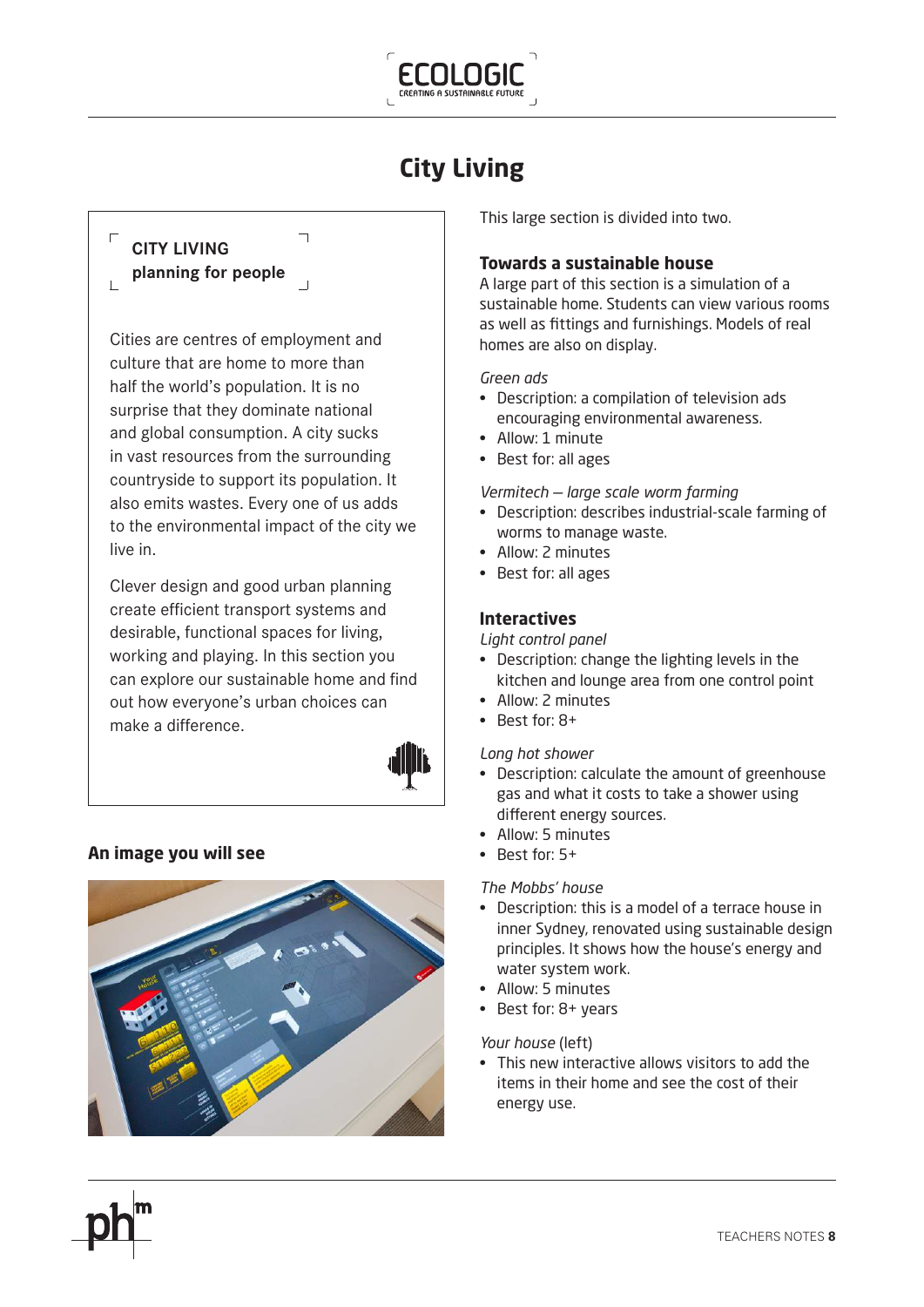

# **Related Powerhouse exhibitions, programs and resources**

Your students' learning experience can be further enhanced by combining their visit to EcoLogic with other Museum exhibitions, programs and resources.

## **Exhibitions**

- **t [Australian International Design Awards](http://www.powerhousemuseum.com/exhibitions/design_awards.php)** The award winning entries include excellence in designs that help improve the environment.
- **t [Engineering Excellence](http://www.powerhousemuseum.com/engineeringexcellence/)** This exhibition showcases how Australian engineers are developing innovative solutions for society.
- **t [Transport](http://www.powerhousemuseum.com/exhibitions/transport.php)**

This looks at history of transport in Australia and include a section on 'Alternative Transport' which looks at using renewable energy in all modes of transport.

#### **t [Nuclear matters](http://www.powerhousemuseum.com/exhibitions/nuclear.php)**

This is a interactive exhibition exploring the complex world of nuclear science, medicine and nuclear power. One interactive allows a person to pedal a stationary bike to generate electrical energy and compare their efforts to coal and gas-fired, nuclear and renewable power sources. Another explores how scientists study ice cores from Antarctica to learn about climate change.

#### **[Tours](http://www.powerhousemuseum.com/education/)**

The *EcoLogic* tour explores one of the world's hottest topics today: climate change. Discover the science behind global warming and what we can do to prevent it from getting worse. Your group will be led through the exhibition and its exciting interactive displays with the opportunity for robust discussion and exploration of some of the causes and effects of climate change.

Groups: Stages 4-5 (years 7-10). Cost: \$10 per student / \$5 PSP. Duration: 30 minutes. 15-40 per session.

### **Unit of work**

• Shaping the Future, Stage  $4 & 5$  Unit of work on EcoLogic for Science and Geography, including the EcoLogic student booklet. [http://www.powerhousemuseum.com/](http://www.powerhousemuseum.com/exhibitions/ecologic_education.php) [exhibitions/ecologic\\_education.php](http://www.powerhousemuseum.com/exhibitions/ecologic_education.php)

### **Learning resources for Primary**

- Primary Teachers' notes http://www.dmag.com.au/UserFiles/File/105\_ [Teachers\\_EcoLogicLR.pdf](http://www.dmag.com.au/UserFiles/File/105_Teachers_EcoLogicLR.pdf)
- Primary student activity sheets http://www.dmag.com.au/UserFiles/File/105 Students EcoLogicLR.pdf

### **Further readings and resources**

**t [The Science of Climate Change: Questions](http://www.science.org.au/policy/climatechange.html)  [and Answers](http://www.science.org.au/policy/climatechange.html)**

Published by the Australian Academy of Science in 2010, it provides a thorough explanation of the current scientific understanding of climate change, including areas where both consensus and uncertainty exist.

#### **t [Australian Water Education Toolkit](http://www.environment.gov.au/water/education/)**

This Toolkit at the Department of Sustainability, Environment, Water, Population and Communities website, assists teachers and schools across Australia to access national, state, territory, regional and urban water resources.

#### **t [Department of Climate Change and Energy](http://www.climatechange.gov.au/what-you-can-do/community/schools.aspx)  Efficiency**

The site has a range of climate change related resources for teachers and students.

- **t [Bureau of Meteorology](http://www.bom.gov.au/climate/change/)** It provides observation and information on climate change in Australia.
- **t [Sydney Water: Education microsite](http://www.sydneywater.com.au/Education/)** Comprehensive teaching and learning materials for both primary and secondary are available online.